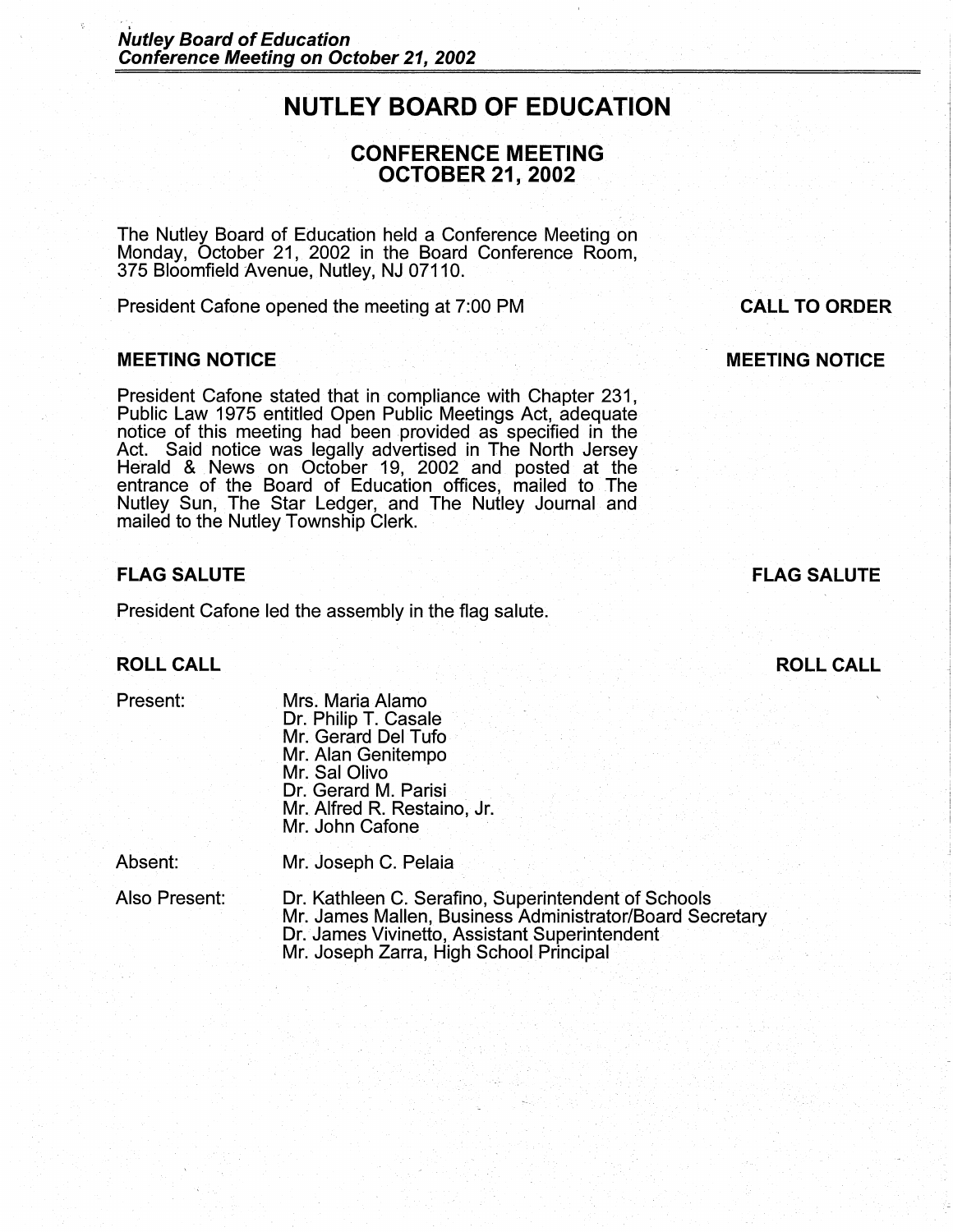President Cafone explained what would transpire during tonight's meeting.

# **MOTION TO ADJOURN TO EXECUTIVE SESSION**

#### **EXECUTIVE SESSION**

At 7:10 PM Trustee Olivo moved and Trustee Genitempo seconded the following resolution:

WHEREAS, the Board of Education will be discussing matters exempt from public discussion pursuant to N.J.S.A. 10:4-12,

NOW, THEREFORE, BE IT RESOLVED that the Board of Education recess to closed executive session at this time in the conference room to discuss parental hearing on residency and personnel issues, and

BE IT FURTHER RESOLVED that the results of the discussions will be made public by inclusion on the agenda of a subsequent meeting of the Board of Education or when the reasons for discussing such matters in closed session no longer exist.

The motion was unanimously approved by voice vote.

The open meeting reconvened at 7:41 p.m.

#### **RECONVENE OPEN MEETING**

#### **ITEMS DISCUSSED**

#### 1. **Presentation of Clara Maass Outreach Program**

Barbara Hirsch, Director of Special Services, Sharon Romaglia, High School Teacher and six high school students offered a presentation explaining the high school students' participation in the Outreach Program at Clara Maass Hospital.

After a brief discussion between the trustees and the presenters, President Cafone thanked everyone involved for their attendance and presentations.

#### 2. **Presentation of School Level Objectives**

The school building administrators offered a presentation which summarized the students' achievement of school level objectives for the 2001-02 school year. They then spoke positively of the objectives for the 2002-03 school year.

#### 3. **Seminar for Trustees**

President Cafone distributed a copy of the NJSBA Code of Ethics and advised the Board of concerns regarding trustees who exceed their authority. He recommended that the Board schedule a He recommended that the Board schedule a seminar conducted by a NJSBA field service representative regarding the duties and responsibilities of Board members. He

#### **ITEMS DISCUSSED**